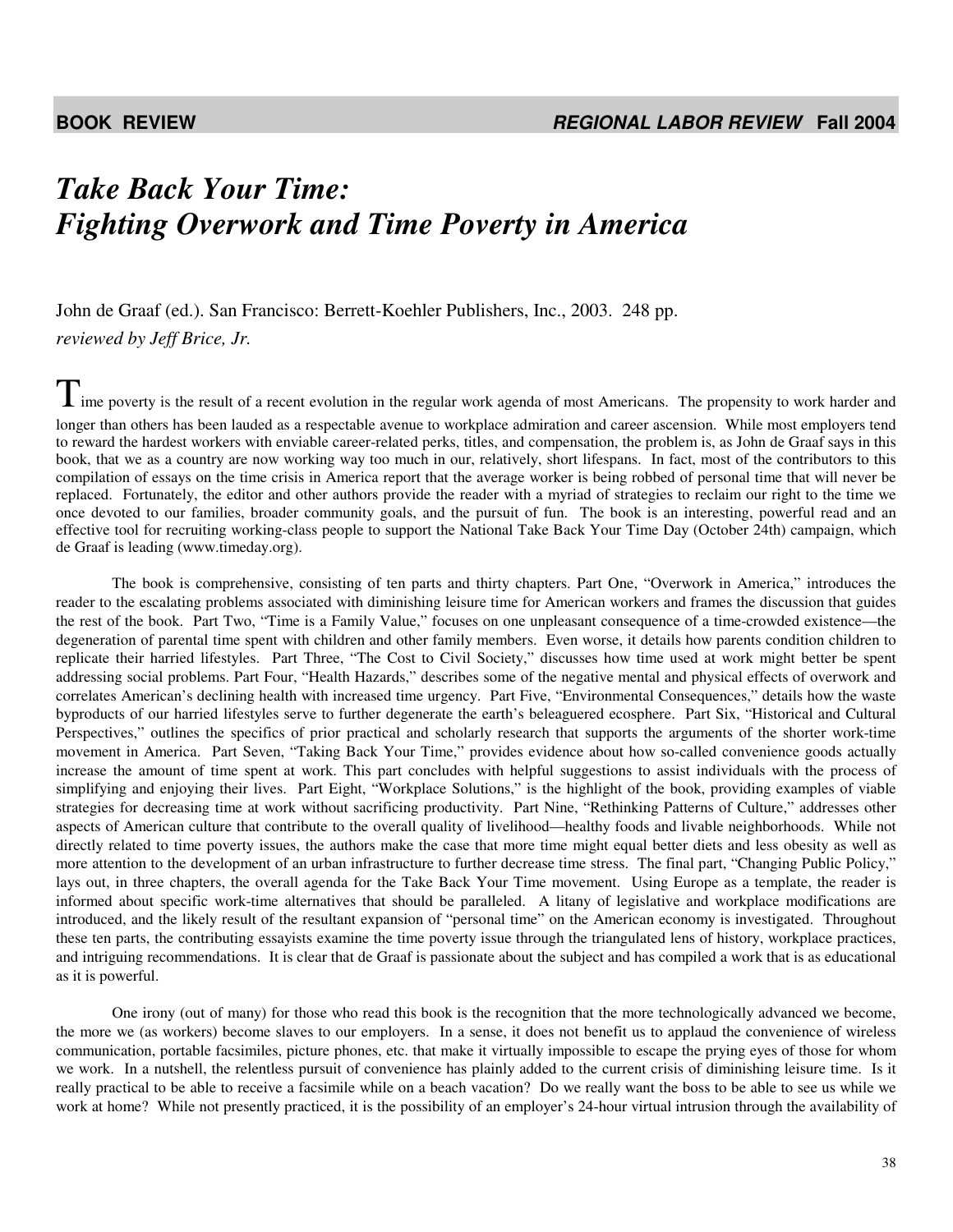continuous contact that is most unsettling. The true value of this book is that it points out problem areas that have served to diminish employee free time, yet offers the hope of relief in the form of a well-articulated movement to help ensure that things don't go too far.

De Graaf has done a laudable job identifying prominent contributors from such diverse fields as sociology, economics, psychology, public health, urban development and others to bolster his claims of time stress and overwork. Not only should this book be read as an educational tool, but also it should be consulted annually to remind us that work and life are two separate topics. Following are a few useful themes:

*Americans and Overwork*. Extending findings Juliet Schor reported in *The Overworked American: The Unexpected Decline of Leisure*, more than a decade ago, annual average work hours for Americans have risen from 1,679 in 1973 to 1,878 in 2000. This represents an increase of 199 hours—or approximately five additional weeks of work per year. This total work effort represents an average of nine weeks more than European workers. A large portion of this gain comes as the result of shorter vacations, mandatory overtime, and working at home when normal work hours are not enough. Not only does the average American spend more time at work than today's Europeans, medieval peasants worked less than we do (and they were considered slaves!).

*Societal Consequences*. The endless workweek, which has been characterized by work at the jobsite and at home, has caused Americans to become less involved with politics, community causes, and family issues. Essentially, we have less time to devote to our obligations as citizens of the United States. According to de Graaf's contributors, the consequences of expanded work hours are farreaching, affecting election outcomes, wars, and crime rates. By taking back some working time, workers can focus on educating themselves about domestic and global issues, become activists for issues that are meaningful to them, and provide more supervision for their children to reduce the likelihood of youth crime.

*Worker and Workplace Solutions*. Job sharing is a method of organizing work that allows two or more people to be responsible for at least one job via rotating fulltime schedules (e.g., three employees who share two jobs by each person alternating four-months on and two months off in rotation). While hardly a new idea, the notion of job sharing forwarded in this book is much different from the more typical arrangement in which two employees split a workday or workweek. In any fashion, less time at work is the primary benefit for employees; however, the payment of lower wages and fewer health and related benefits is a boon to employers.

Work sabbaticals are suggested as a vehicle to allow workers to engage in some meaningful activity that advances individual interests and those of the employer. Although de Graaf reports that an increasing number of Americans find their jobs to be the most interesting part of their lives, it is likely that many have never learned how to find meaning outside of the confines of organized employment. After some individual reorienting to define what is truly important, sabbaticals offer an opportunity to nurture the spirit, become involved with family and community, improve fitness by reducing stress, and ultimately to return to work revitalized, re-energized, and recommitted.

Choose new role models to emulate at work. A recent cross-industry study performed by Work Family Directions demonstrated that managers who work more than 60 hours a week are no more committed to the organization than those who choose to labor a mere 45 hours. The conclusion is that the "workaholic" employee is no more devoted to the organization than the average worker. However, these two categories of employee do differ in one respect—workaholics report a 230% increase in job burnout over that of average workers. This negative side effect represents an overload on the worker compensation health claims industry. Healthy employees have fewer health care claims and may represent a significant decrease in employee benefit costs. Possible positive side effects from this form of overwork are the feelings of accomplishment and affiliation that many workaholics experience. However, the personal benefit to employees is secondary to the burden of increased claims for physical ailments. So, while it is often assumed that the workaholic is more dedicated and productive, it is actually the better-adjusted employee who represents the more valuable asset for a well-informed employer.

Overall, John de Graaf's book is a significant milestone in the worker retooling and work redesigning movements supported by labor advocates. One weakness, however, is its absence of commentary by entrepreneurs or entrepreneur groups. This is important because entrepreneurs routinely labor 70-90 hours per week during the early stages of business initiation. Many entrepreneurs never change this habit, which threatens their heath with stress-related illnesses and strains their marriages, other family relationships, and social networks. While the average entrepreneur has no boss to whom to report, important stakeholder groups to the business can be just as imposing--if not worse. The entrepreneur finds him- or herself in the position of trying to appease the needs and desires of customers, investors, employees, suppliers, regulatory officials, community groups, unions, etc. until there is no time left to enjoy the benefits of "so-called" independence from traditional employment. If any group needs to learn how to take back their time it is this